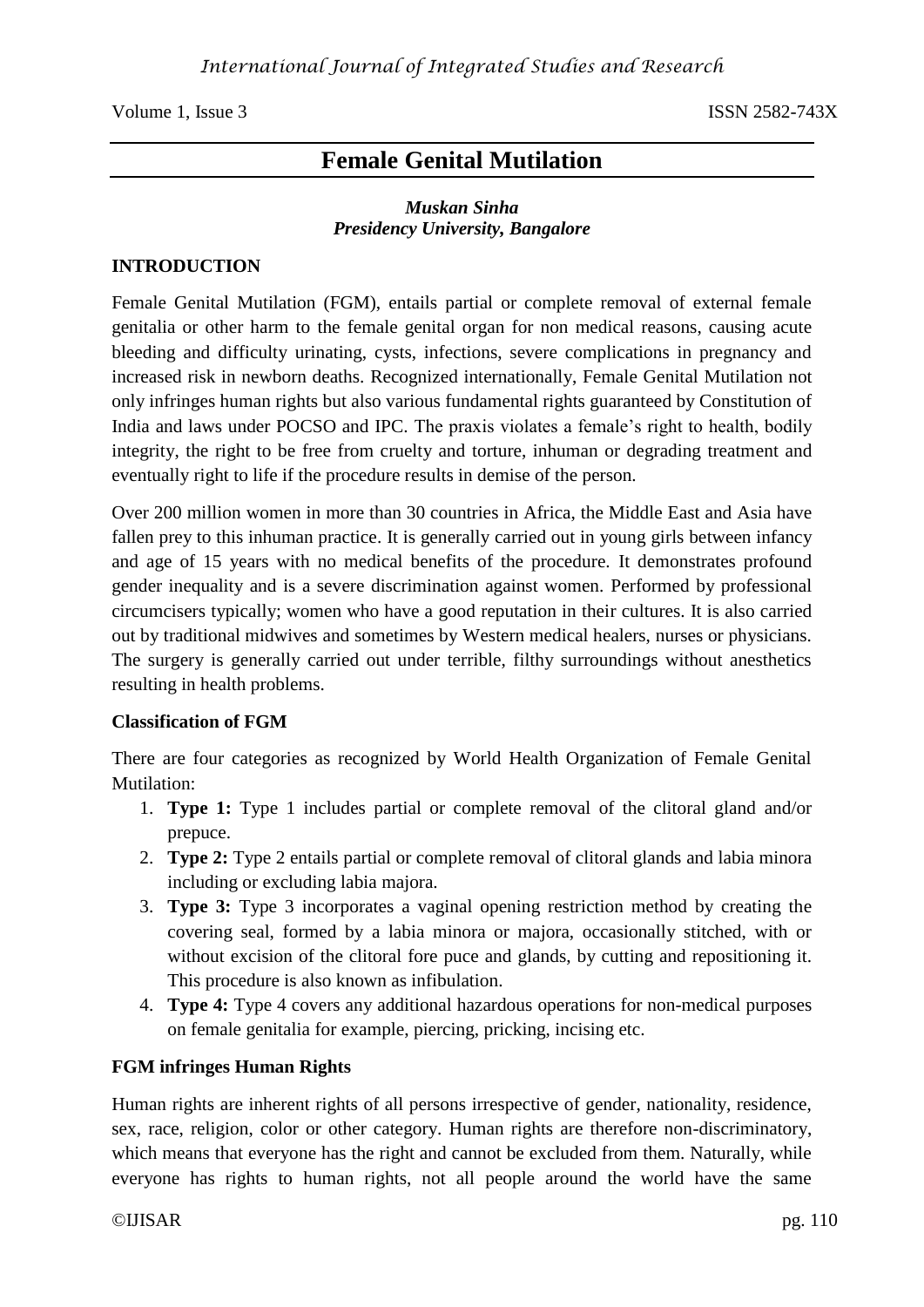Volume 1, Issue 3 ISSN 2582-743X

experiences. Many governments and people neglect human rights and exploit other people. One such violation is the practice of female genital mutilation.

On the grounds of discrimination based upon gender and brutality against women, an interagency statement by UN in 2008 declared the practice of FGM in violation of Human Rights<sup>1</sup>. It not only infringes Human Rights under Universal Declaration of Human Rights, but also infringes several provisions under the Convention on the Elimination of All Forms of Discrimination against Women (CEDAW), and the Convention on the Rights of the Child.

Every person irrespective of caste, gender, sex, age, place of birth has a right to life, liberty and security of person under Article  $3$  of Universal Declaration of Human Rights<sup>2</sup>. Tragically, women and girls are not entirely in control of their life, their freedom or their bodies in many nations. Discrimination against women has been defined under CEDAW, which also traces the policy to eradicate such discrimination internationally.<sup>3</sup> According to convention's ideology "discrimination against women contradicts ideals of equal rights and respect for human dignity".

The Convention on the Rights of the Child aims at increasing the decision making ability of children in situations which directly affect them. In FGM, however, the decision is the direct result of societal pressure and community expectations even if the girl child is evidently in agreement with the operation. Consequently, the decision of a girl to undergo FGM cannot be regarded as free, informed or not coerced.

## **FGM and Constitution of India: Is it protected under Article 25 & 26?**

Part III of the Constitution of India envisages on providing fundamental rights or basic rights to nation's citizens. One of these fundamental rights is freedom to practice religion. FGM is prevalent in the nation as a cultural and religious practice, mostly within Dawoodi Bohra Muslim community. Quran has no mention of genital mutilation, but some hadiths can be interpreted in a way to justify the practice as a custom. However, for the application of doctrine of essential religious practice, the custom should be a non-negotiable part of the religion. Being said that, there has been no proof to conclude FGM as an inherent part of Dawoodi Bohra community's religious practice. Article 25 safeguards the freedom to free conscience and free profession, practice and propagation of religion, which however is subject to "public order, morality and health of the person". As aforementioned, the practice of FGM causes severe health problems to women and girls, which may also result in loss of life. Thus, FGM cannot be protected under the scope of Article 25 & 26. FGM also threatens right to life and personal liberty as envisioned in Article 21 of the Constitution. In the case of *Justice K.S. Puttaswamy v. Union of India<sup>4</sup>*, the Apex Court held that "The right to privacy is

**.** 

<sup>&</sup>lt;sup>1</sup> World Health Organization, *Eliminating female genital mutilation: An interagency statement—OHCHR, UNAIDS, UNDP, UNECA, UNESCO, UNFPA, UNHCR, UNICEF, UNIFEM, WHO* (Geneva: World Health Organization, 2008)

 $2$  Universal Declaration of Human Rights, G.A. Res. 217A (III) (1948), art. 3

<sup>3</sup> P. Broussard, "The importation of female genital mutilation to the West: The cruelest cut of all," *University of San Francisco Law Review* 44 (2009), p. 787

 $4(2017)$  10 SCC 1